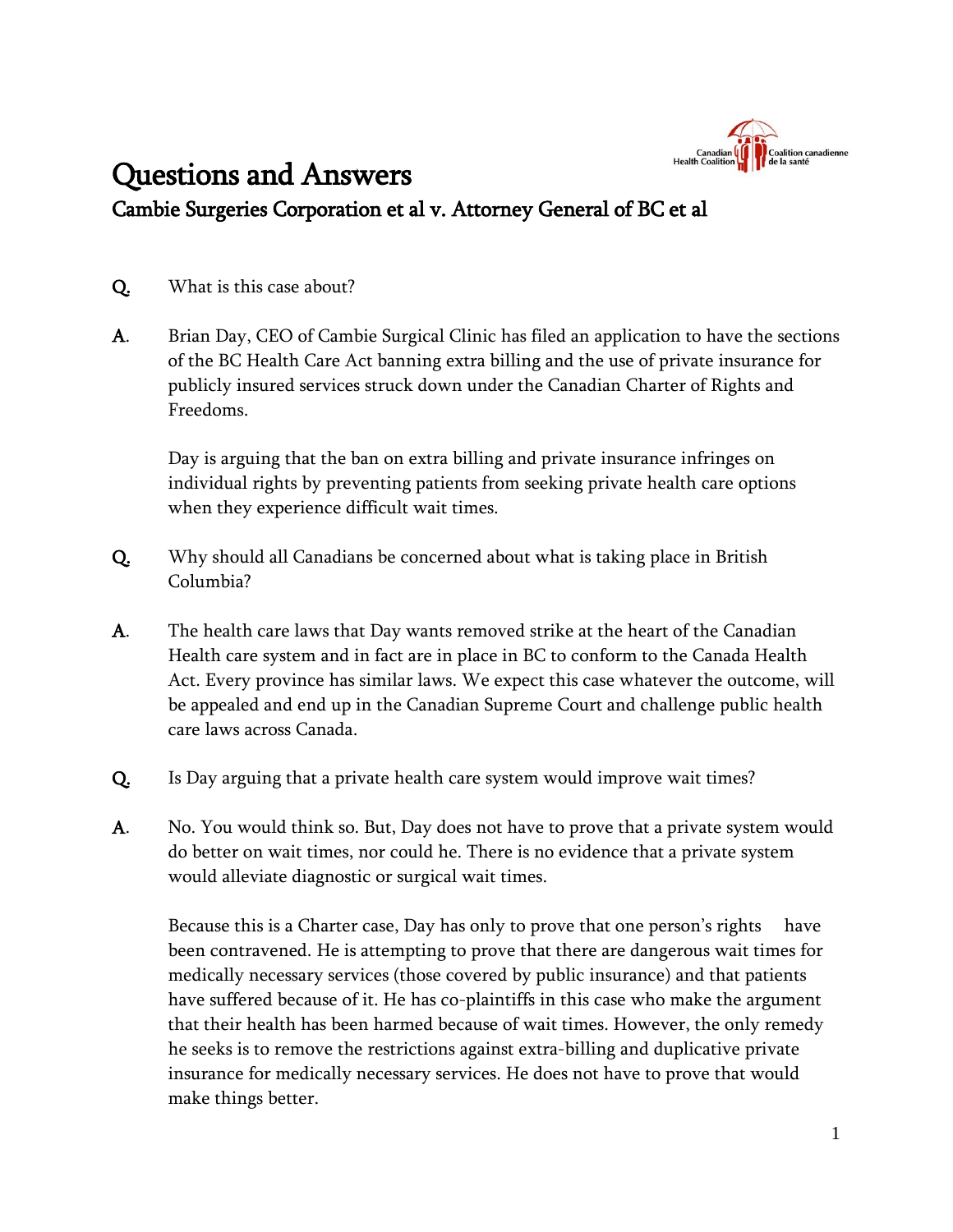The Crown, on the other hand, has to prove that the limitations on individual rights under health care legislation is justified and proportional (Section 1 of The Charter). And, it will bring forward evidence that removing these protections from the public system will produce more harm.

- Q. So does this boil down to a difference of opinion about whether the public or private system is better?
- A. While Day's public statements are about his opinion that a private system provides better delivery, he is only asking the court to rule on whether he can both the patient and the taxpayer for the same service and to open the system to private insurers. That will create a US style two-tier health care system. The government will make the case that the universal, single pay system works best for everyone.
- Q. But there are already lots of private clinics in every province. With so many already in operation, isn't it too late to say this hurts our health care system?

In fact, the Canadian health care system is about 30 percent privately funded. The problem is using the private sector to charge more fees for publicly insured, medically necessary services. There are a lot of private clinics in British Columbia, all across Canada more and more for-profit facilities have popped up challenging our health care system by charging extra fees for publicly insured services.

A recent study by the Ontario Health Coalition found evidence that at least 88 clinics in six provinces are charging extra user-fees. Interviews with two-hundred and fifty patients recounted the hardships faced in being charged extra for care, charges they did not want but didn't feel they had the ability to refuse. We believe we should be demanding our governments defend and enforce health care laws by levying fines on double billing.

- Q. What is double billing?
- A. Double billing is a physician billing the provincial system for the provision of insured services and then billing the patient again on top of that. That creates a system where patients are charged different fees for the same health care service. If the service is better in some way or faster, that would mean the health care system changed from one where there is equal access to one where access is based on ability to pay. It also means that the public system would be subsidizing a private one by covering part of the cost. So while Day wants to give rich patients the ability to jump the queue, he also wants the public system to help pay for it.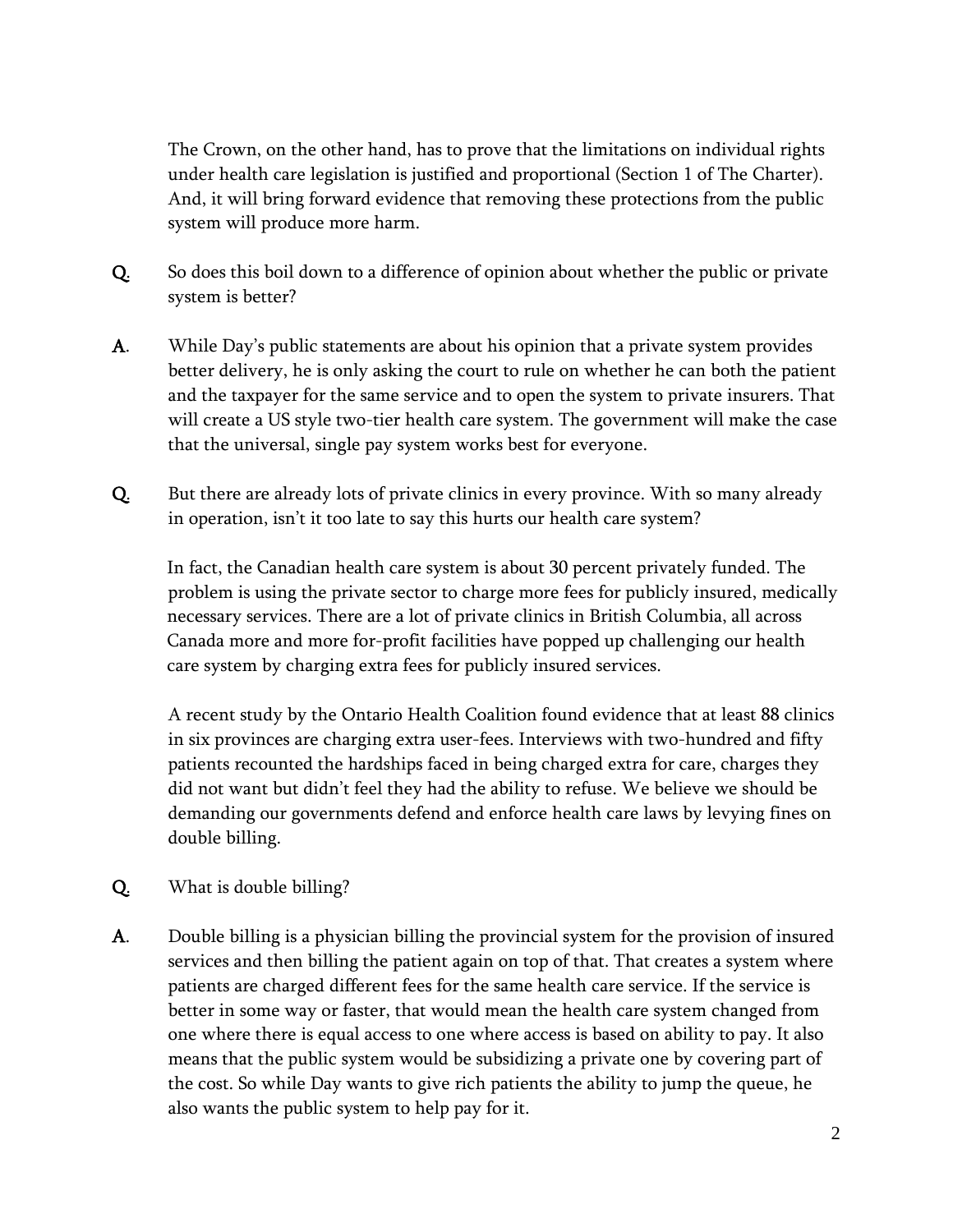- Q. Why does he want to allow private insurers into the health care field?
- A. There is already a great deal of private insurance in health care in Canada. But allowing private insurance to also cover medically necessary, provincially insured services is banned in 6 provinces. Day would like the ban lifted because asking patients to pay the additional fees out of pocket without the assistance of private medical insurance is not economically viable. Simply stated, there is no viable business case for private surgical clinics without private insurance.

We have said it before, this case is not about high quality health care or wait times. It is about profit — profit for doctors, profit for private clinics and profit for insurance companies.

- Q. Why is it so important to limit payment to public insurance?
- A. The single payer system on which Canada's health care system is based ensures universality and equality of access – that care is based on need, not who can pay. The province sets the price and determines what is covered — for everyone. Private insurance provides different types of coverage to different people, often based on health status. Only with a single payer system are all people covered equally with one price for a particular service. The objective is to provide comprehensive coverage not produce profits. It is also important to keep costs low. Multiple insurance providers means additional administrative costs.
- Q. But wouldn't opening the system to more money via private insurance help alleviate the funding problem and thereby improve service delivery and wait times?
- A. There is absolutely no evidence that a two-tiered system provides better or faster care. In fact, there is an abundance of evidence that a two-tier system worsens wait times for those in the public system who cannot afford additional insurance. While doctors move those with money or straightforward cases onto the private list, patients who aren't rich or who have more complex health situations languish on the public list. Now a doctor has two lists to manage with an economic incentive to attend to the private list faster.

Day likes to point to European models of two-tier health care for support. However, these jurisdictions do not keep data on wait times, so it is impossible to measure. And in Germany, one of his favourite examples, the private tier requires people and doctors to permanently opt out of the public system. There is no double billing and about 90% of Germans are covered by the public system. It is worth noting that Day